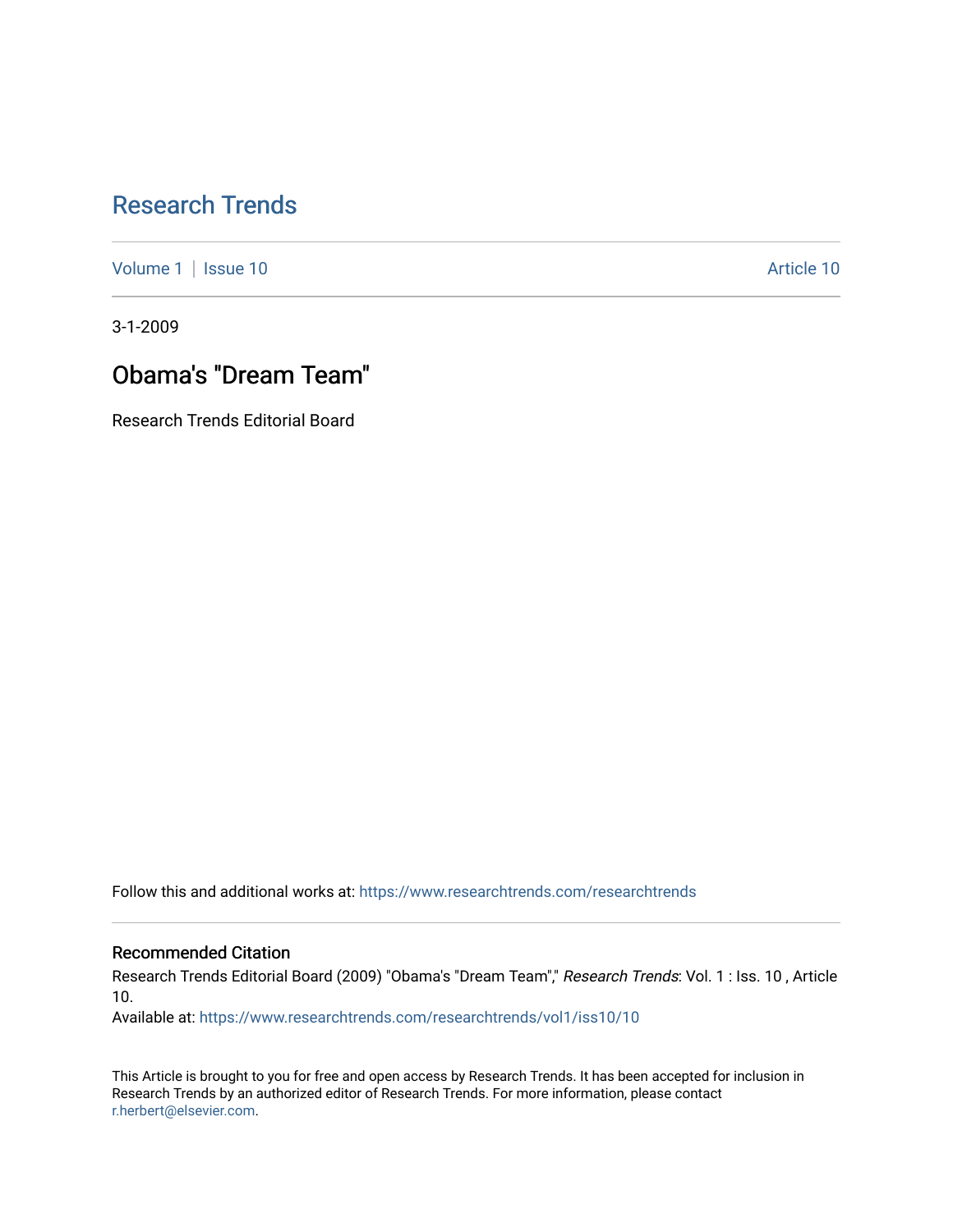#### Continued from page 4

In the end, is it worth all the effort? As long as the community as a whole can bring thoughtful analysis and interpretation, as well as a healthy dose of common sense, to bear on citations, such political considerations should be mitigated. As Winston Churchill once said: "If you have ten thousand regulations, you destroy all respect for the law."

#### References

(1) Amin, M., Mabe, M. (2000) ["Impact Factors: use & abuse"](http://www.elsevier.com/framework_editors/pdfs/Perspectives1.pdf), Perspectives in Publishing, No. 1.

(2) Garfield, E. (1974) "Journal self citation rates – there's a difference", Current Contents, No. 52, pp. 5–7.

(3) Fowler, J.H. and Aksnes, D.W. (2007) "Does self-citation pay?", Scientometrics, Vol. 72, No. 3, pp. 427–37. (4) Schubert, A., Glanzel, W. and Thijs, B. (2006) "The weight of author self-citations. A fractional approach to self-citation counting", Scientometrics, Vol. 67, No. 3, pp. 503–14.

(5) Hyland, K. (2003) "Self citation and self reference: credibility and promotion in academic publication", JASIST, Vol. 54, No. 3, pp. 251–59.

(6) Aksnes, D.W. (2003) "A macro study of self citation", Scientometrics, Vol. 56, No. 2 , pp. 235–46.

(7) Glanzel, W., Thijs, B. and Schlemmer, B. (2004) "A bibliometric approach to the role of author self-citations in scientific communication", Scientometrics, Vol. 59, No. 1, pp. 63–77.

(8) de Lacey, G., Record, C. and Wade, J. (1985) "How accurate are quotations and references in medical journals?", British Medical Journal, Vol. 291, September, pp. 884–86.

(9) Maddox, J. (1994) "Making publication more respectable", Nature, Vol. 369, No. 6479, p. 353.

(10) Burgan, M. (1995) "Who is the author?", STC Proceedings, pp. 419–20.

(11) Ioannidis, J.P.A. (2008) "Measuring co-authorship and networking adjusted scientific impact", PLoS ONE, Vol. 3, No. 7, Art. No. e2778.

(12) Slone, R.M. (1996) "Coauthors' contributions to major papers published in the AJR: frequency of undeserved coauthorship", American Journal of Roentgenology, Vol. 167, No.3, pp. 571–79.

### Country trends



# Obama's "Dream Team"



New US President Barack Obama's choices for senior science advisory posts in his new government include some of the most prolific and high-impact scientists working in the US today, earning the nickname of Obama's "Dream Team".

In his weekly radio address in December 2008, Obama vowed to "put science at the top of our agenda [because] science holds the key to our survival as a planet and our security and prosperity as a nation".

#### Environment on the agenda

As Assistant to the President for Science and Technology and Director of the White House Office of Science and Technology Policy, John P. Holdren is Obama's top science advisor. Based at the Kennedy School of Government at Harvard University, Holdren is a physicist whose publications on sustainable energy technology and energy policy have featured frequently in Science; his seminal 1971 article (with population biologist Paul Ehrlich) entitled "Impact of population growth" (1) continues to be cited strongly (with more than 30 citations during 2007).

Holdren was recently president of the American Association for the Advancement of Science (AAAS) and then chairman of its Board of Directors. In a [statement](http://www.aaas.org/news/releases/2008/1218holdren.shtml) on the AAAS website, the Association's Chief Executive Officer Alan Leshner noted: "John Holdren's expertise spans so many issues of great concern at this point in history – climate change, energy and energy technology, nuclear proliferation."

Another past president of the AAAS, Jane Lubchenco, assumes the role of National Oceanic and Atmospheric Administration (NOAA) Administrator. The first woman to head the agency, Lubchenco has an impressive list of publications in marine ecology, and co-authored a 1997 article warning of the impacts of human activity on the global ecosystem and the immediate need for action that has been cited more than 1,400 times to date (2). Like Holdren, Lubchenco has a Harvard connection, having taken her Ph.D. there in 1975 and holding a teaching post before relocating to Oregon State University in 1978.

#### Stocking up on Nobel laureates

President Obama's Secretary of Energy, Steven Chu, Professor of Physics and Molecular & Cellular Biology and Director of the Lawrence Berkeley National Laboratory at the University of California, Berkeley, shared the 1997 Nobel Prize in Physics for his research in cooling and trapping of atoms with laser light. The first Laureate to be appointed to the Cabinet, Chu's research interests in single-molecule biology are reflected in his list of more than 140 journal publications since 1996, with more than 7,000 citations to date.